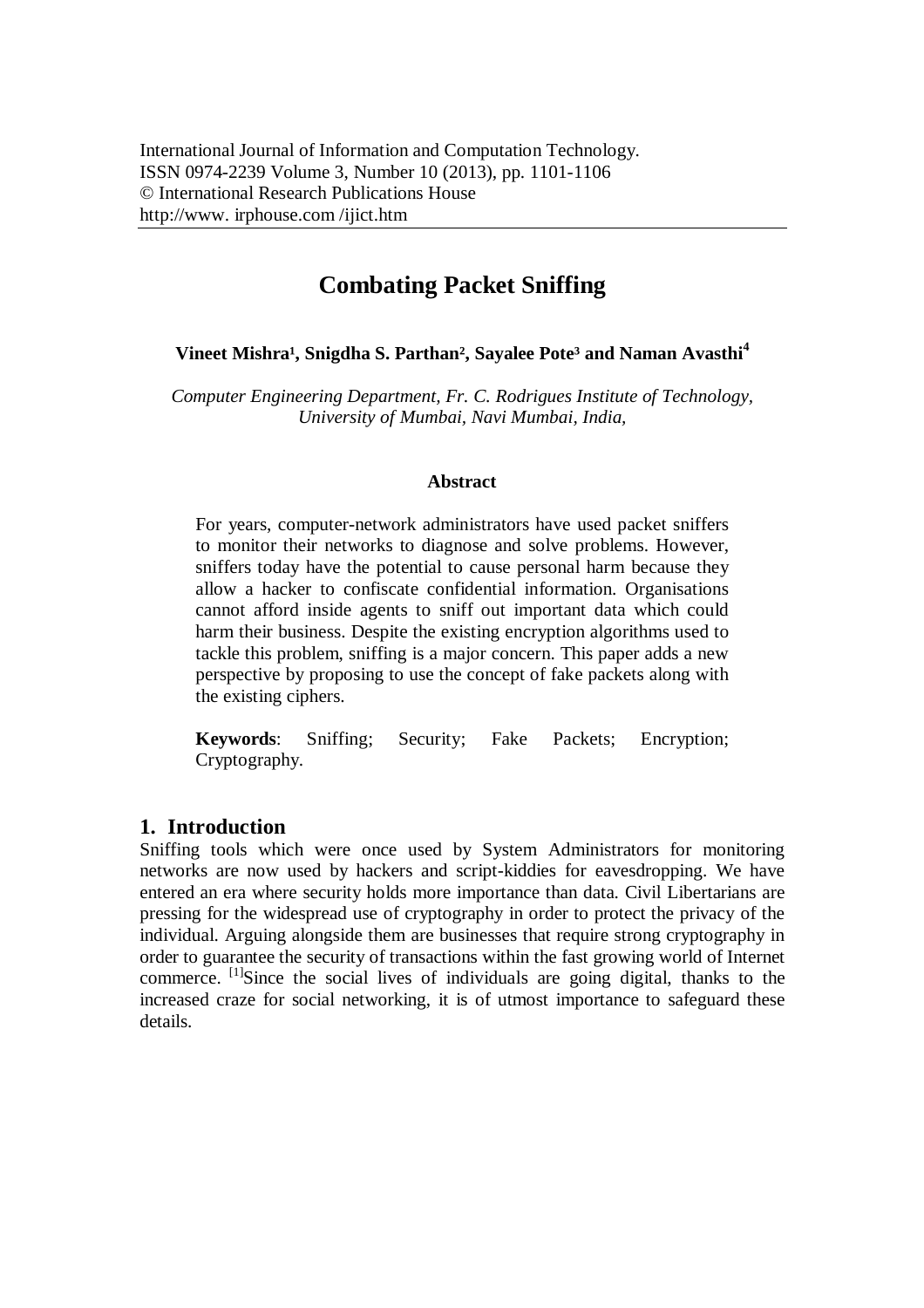## **2. Existing Scenario**

Internet is a global collection of networks. Communication between different system users over such networks is referred to as Data transmission. There are several stages before a message from one system is successfully received by the other over this complex network.

## **2.1 Computer Network**

Every computer that is connected to the Internet is a part of a network. One may use a modem and dial a local number to connect to an *Internet Service Provider*(ISP). When the user connects to his/her ISP, the user becomes a part of their network. The ISP may then connect to a larger network and become part of that network. The Internet is simply a network of networks.

When two computers in this network need to communicate with each other, a *three way handshake* technique is used to establish a connection.

## **2.2 Three Way Handshaking Technique**

The three way handshaking technique came into effect so that two computers wanting to communicate with each other can negotiate the parameters of the network connection like encryption and decryption keys, web browser requests, etc.

This technique is often referred to as "SYN, SYN-ACK, ACK" because there are three message transmitted by TCP to negotiate and start a TCP session between two computers as follows:

- Host A sends a SYN (Synchronize) packet to Host B and Host B receives A's SYN. (Figure.1)
- Host B sends a SYN-ACK (Synchronize-Acknowledgment) and Host A receives B's SYN-ACK.(Figure.1)
- Host A sends ACK (Acknowledge) which is received by Host B. (Figure. 1)
- TCP socket connection is *ESTABLISHED*.(Figure. 2)



**Figure 1**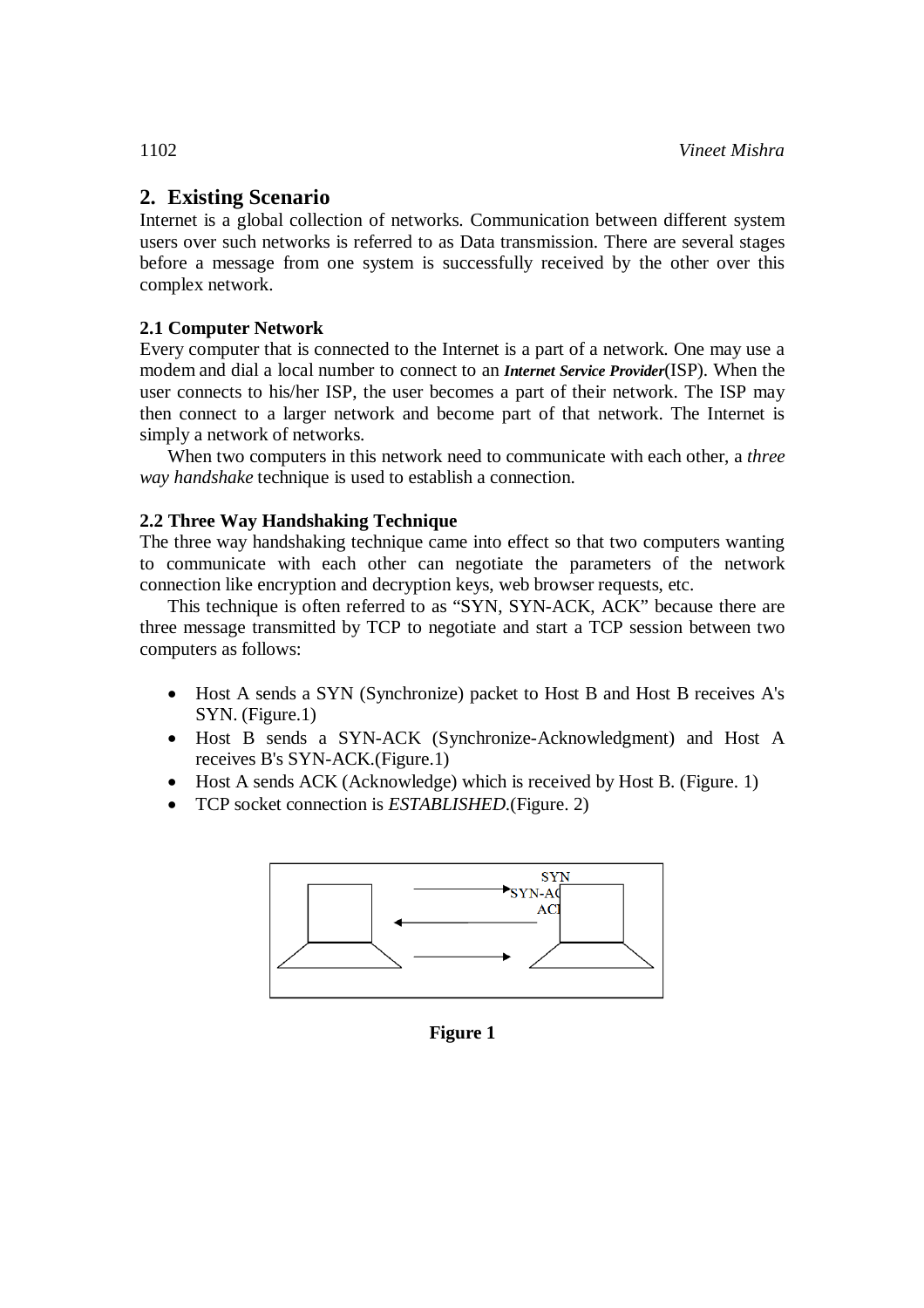

#### **Figure 2**

Once the connection is established, the data transmission can start right away. Data is transmitted over a network in the form of packets.

#### **2.3 Packet Data**

Any message that is to be transmitted from one host to another is divided into a number of parts called packets. Everything that is done on the Internet involves *packets* i.e. every message that is received comes as a series of packets and every message that is sent leaves as a series of packets.

#### **2.3.1. Network Packet Structure:**

Most network packets are split into three parts:

- 1. *Header:* The header contains instruction about the data carried by the packet like the length of the packet, sequence number of the packet, destination address and source address. (Figure. 3)
- 2. *Payload:* Payload, also called the body of the packet, is the actual data that the packet is delivering to the destination which is only a part of the message to be delivered.
- 3. *Trailer:*The trailer, also called *the footer,* contains a special bit pattern that tells the receiver that it has reached the end of the packet. It also contains some type of error checking code like hamming code, Cyclic Redundancy Check (CRC), etc for error detection in the transmitted data.<sup>[2]</sup>



#### **Figure 3**

Each such packet that is released from its source is then directed to its destination by the best available route i.e. a route that might be taken by all the other packets in the message or by none of the other packets in the message. This applies to both wired and wireless networks.

Now, this data sent in the form of packets is prone to a lot of threats as it travels from its source to the destination. The high vulnerability of the data packet to unethical hacking and data theft led to the introduction of Cryptography in secure Data Transmission. That is, the data to be transmitted is first encrypted using various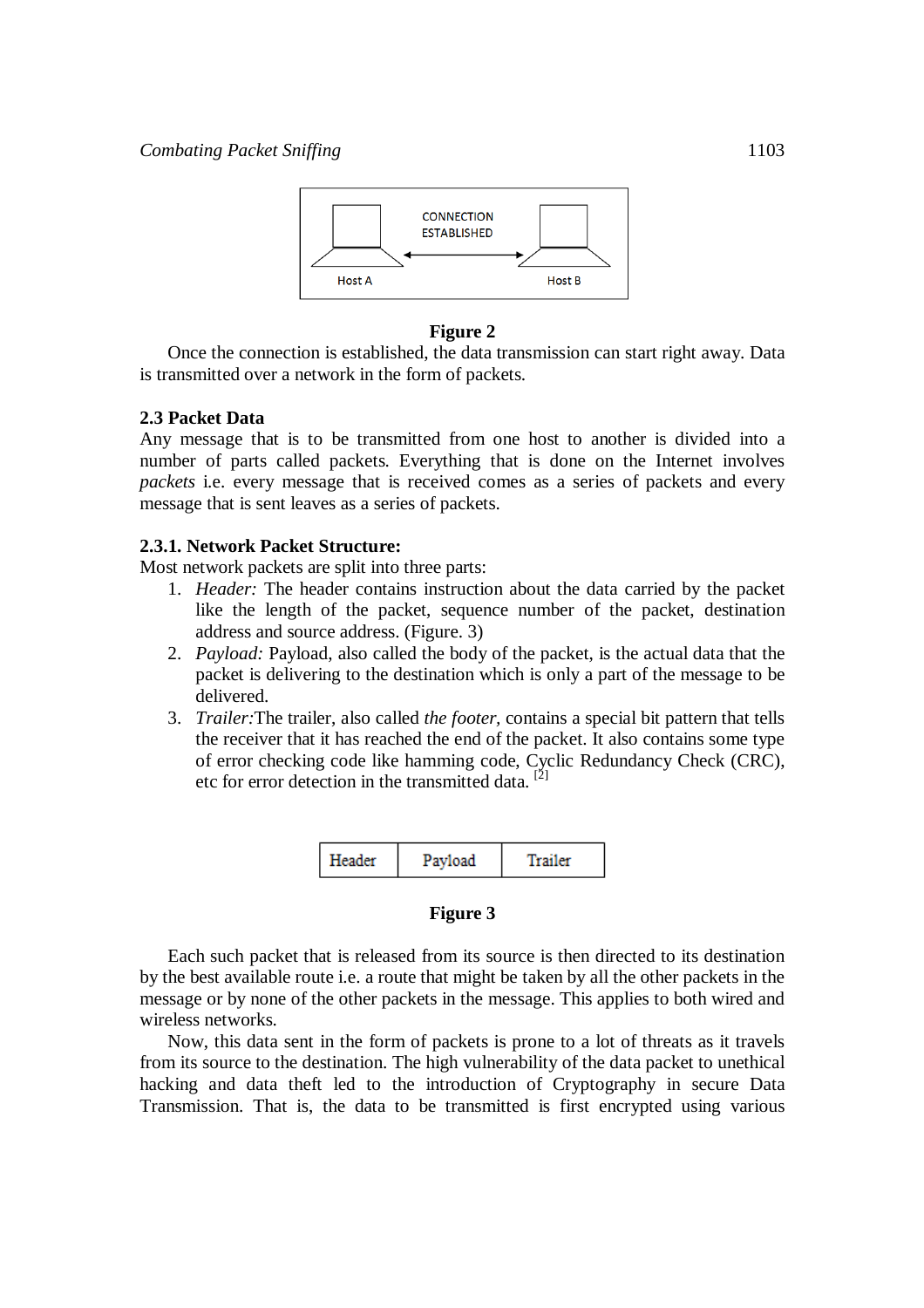encryption algorithms and then sent across the network. Thus the payload that we talk about is actually the encrypted data and not the pure form of data.

#### **2.4. Cryptography**

Cryptography is the art of protecting information by transforming it (encrypting it) into an unreadable format, called cipher text. Only those who possess a secret key can decipher (or decrypt) the message into plain text. Encrypted messages can sometimes be broken by cryptanalysis, also called code breaking, although modern cryptography techniques are virtually unbreakable.<sup>[3]</sup>

#### **2.5. Public Key Cryptography**

Also known as asymmetric cryptography, public-key cryptography refers to a cryptographic algorithm which requires two separate keys: public key and private key. The former is used to create a digital signature while the latter is used to verify (or authenticate) a digital signature. These pair of keys is mathematically linked to each other, each inverse of the other. Symmetric cryptography relies on one key for both encryption and decryption. However, in an asymmetric system, as the name suggests, different keys are used to perform these opposite functions.

Public-key algorithms are based on mathematical problems which currently admit no efficient solution that are inherent in certain integer factorization, discrete logarithm, and elliptic curve relationships. It is easy for a user to generate their public and private key-pair and to use them for encryption and decryption. The public key is widely distributed, while the private key is known only to its proprietor. The strength lies in the fact that it is either impossible or prohibitively expensive for a properly generated private key to be determined from its corresponding public key. Thus, the public key may be published without compromising security, whereas the private key must not be revealed to anyone not authorized to read messages or perform digital signatures. Awareness of the algorithm, either of the keys and samples of cipher text must be insufficient to determine the other key. [4]

The plain text is encrypted on the sender's side with the use of sender's private key. This is encrypted again, using the receiver's public key. The final cipher text can be decrypted only by the authorized receiver, who alone has the matching private key. Thus, confidentiality is provided.

#### **2.6. Packet Sniffing**

Normally, a computer only looks at packets addressed to it and ignores the rest of the traffic on the network. But when a packet sniffer is set up on a computer, the sniffer's network interface is set to promiscuous mode. This means that it is looking at everything that comes through. Packets that contain targeted data are copied onto the hard disk as they pass through. These copies can then be analyzed carefully for specific information or patterns. Once the pattern is recognized the encryption key becomes known to the sniffer and the cipher text can be decrypted. Thus, inspite of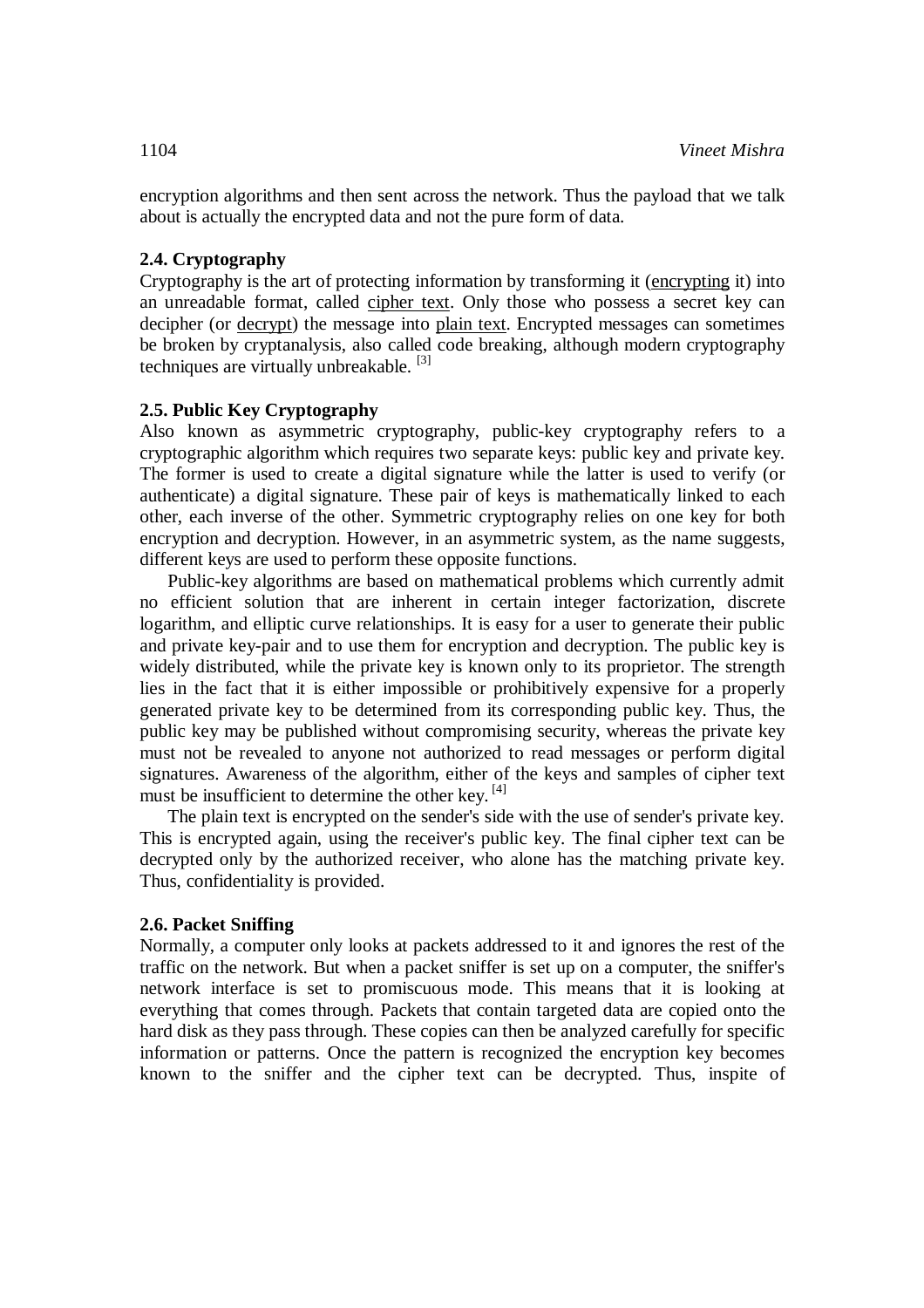cryptographic encryptions, the fact that the pattern from all the collected packets was recognized can lead to data theft (both ethical and unethical).<sup>[5]</sup>

#### **3. Problem Statement**

Packet sniffing can be used for network traffic monitoring, traffic analysis, troubleshooting and other useful purposes. However, it is largely an internal threat in most organizations. In sniffing, a malicious third party may be able to eavesdrop as well as manipulate sensitive data during communication between machines in a LAN. Packet sniffing tools, which are powerful softwares, can prove to be devastating hacking tools. Even worse, these are freely available on the Internet. Some examples include Dsniff and ScoopLM. Businesses are switching ageing hubs with new switches. <sup>[6]</sup> However, packet sniffing in a switched environment, though more challenging than in a non-switched environment, is also possible. To combat this problem, our paper proposes to use the concept of fake packets along with the existing ciphers.

#### **4. Our proposed IDEA**

We propose the use of fake packets in order to increase the level of security. For each original packet, '*n'* fake packets shall be transmitted, as shown in Figure.4.Each packet may have a different key for encryption. The main idea behind malicious sniffing is to capture packets aimed to a particular destination and store them at a place. Eventually the software tries to find a pattern in the stored encrypted messages via various known methods. Once a correct key is found, the sniffer gets the actual decrypted messages which can be used for various vicious purposes.

The idea behind using fake packets is to bamboozle the sniffer. These fake packets shall also be destined to the same destination. Since the sniffer shall collect all the packets destined to a particular IP address, it shall end up storing these fake packets too. The fake packets shall carry messages taken from random sources which are completely unrelated to the communication and encrypted using different random keys (for instance encrypted texts of a classic novel).